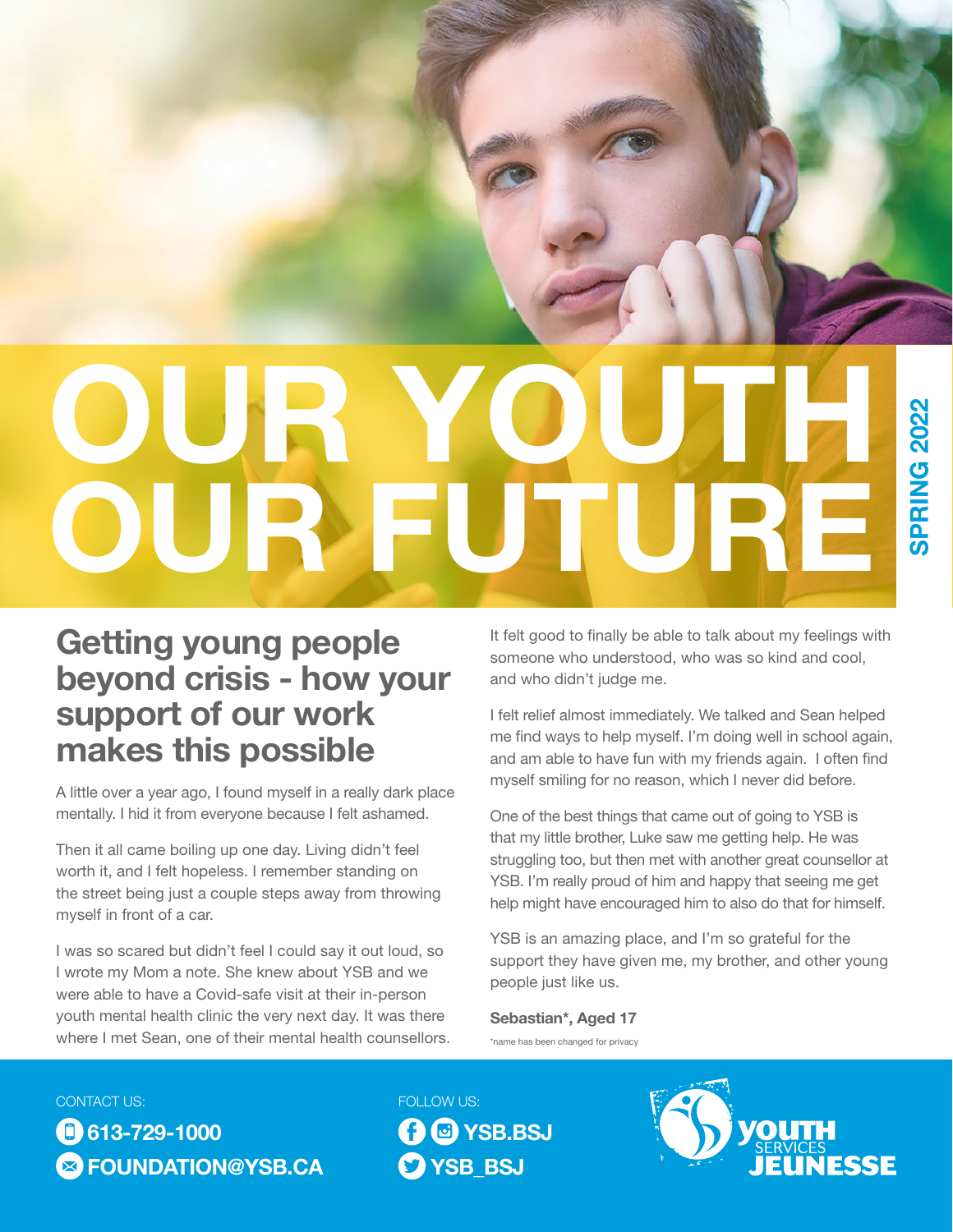## Staff Spotlight: Paige

**1** How did you get involved with YSB and working with at-risk youth?

> I started working with YSB almost a year ago to the day! I started my journey with YSB at the Young Men's Shelter and Transitional Housing and have recently transitioned to the Youth Community Developer role.

I often joke about social services being the "family business" because a large part of my family works with vulnerable populations in different capacities. My dad managed an outdoor therapeutic centre for at-risk youth and raised six

kids with my mom before they started their journey as foster parents, my sister is a parole officer, my brother manages a community living association for adults living with disabilities and my other sister is a protection worker. I looked up to these inspiring people my whole life so it kind of makes sense that I found myself in the same field.

2 What do you hope to accomplish in your new role as Youth Community Developer?

Right now, I am hoping to support the young people at the long-term housing buildings in creating Tenant Action Committees with the intention to increase and promote access to information for tenants, increase participation in housing related decision making, and build capacity around housing decisions and responsibilities. I really hope to work with these young people in a way that empowers, educates, and fosters space for personal and community development.

3 Is there a specific story about a young person that stands out and you would like to share?

I feel like there are so many stories about the young people I have the opportunity to work with that I could share their resiliency is truly inspiring. I think one story that has brightened my day is a youth who transitioned from the Young Men's Shelter and Transitional Housing to McEwen Long-Term Housing building recently.

When I first met this young person he rarely came out of his room, and had challenges with daily activities like personal hygiene and cleanliness. He also expressed a lot of anxiety in social settings. Fast forward 10 months and he is living independently and is an active and passionate participant in all things related to community development at McEwen and has expressed interest in peer supporting opportunities. It is such an honour to be an ally during a huge period of growth in this young person's life.

# Lessons from the Pandemic: Supporting Youth during Unprecedented Times

At the start of the pandemic more than two years ago, YSB moved quickly to transition many of its services – including mental health and employment services – to operate within a virtual environment to continue serving young people and their families.

Some of YSB's services continued in-person, including our two youth shelters, four long-term housing buildings, our Drop-In Centre and youth justice facility.

As restrictions lifted and more in-person services could be offered safely, we began transitioning some of our services to a hybrid model. Our Mental Health Walk-In Clinic is accessible both virtually and in-person, and our Drop-In Centre continues to operate in person with virtual access to the youth health clinic. Virtual employment workshops and counselling were also offered, while also maintaining valuable in-person sessions.

This hybrid model offers increased flexibility for our clients who have choice in terms of what is most effective and convenient for them. Our focus is always to ensure young people in Ottawa receive the support they need, where and when they need it.

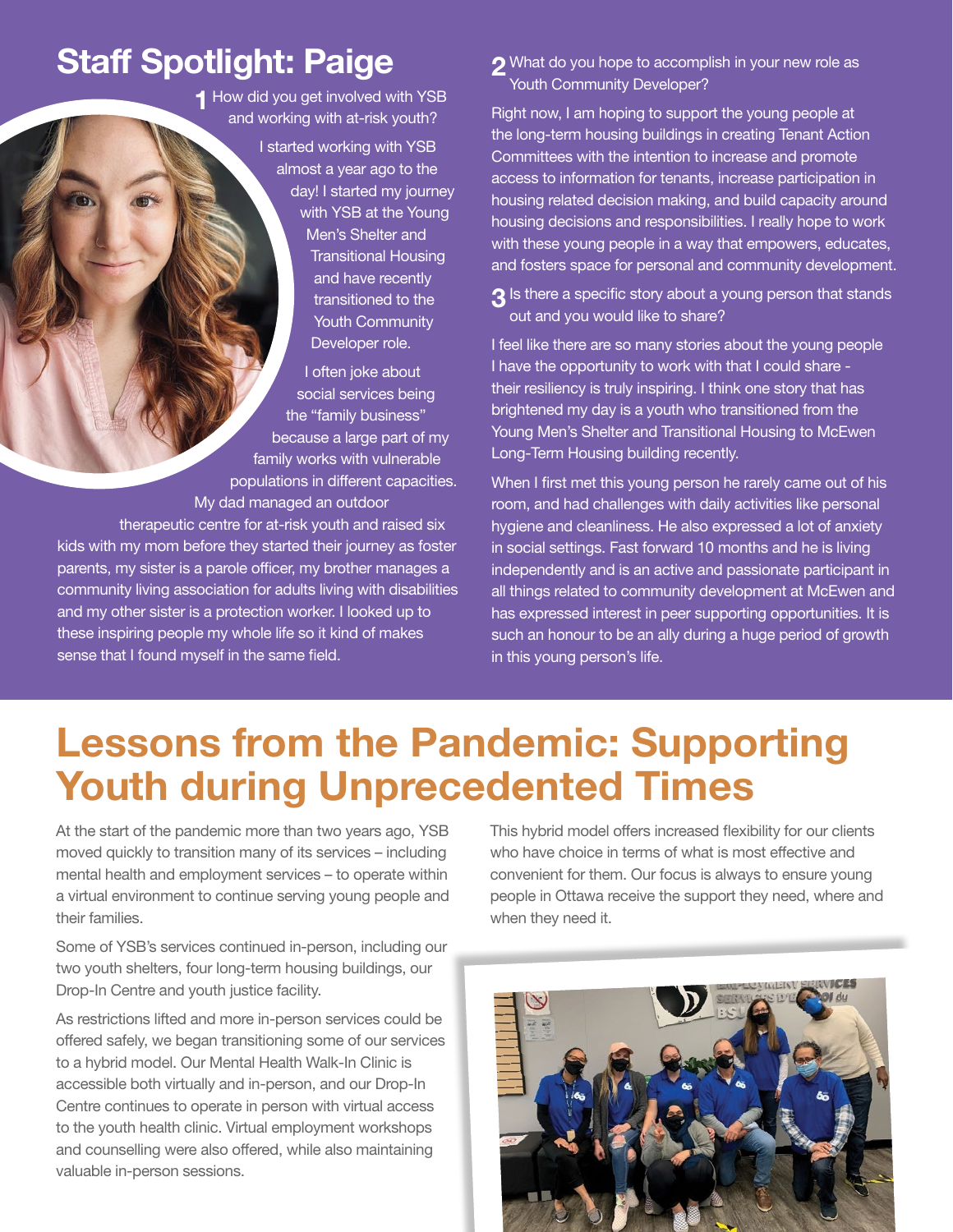# Coldest Night of the Year unites Canadians in effort to end youth & adult homelessness

For the second year, YSB participated in the national Coldest Night of the Year event to raise awareness and funds for our shelters and housing programs. Held as a virtual event, our 21 teams and 120+ walkers raised an incredible \$33,000 in support of youth residing and being supported in our two shelters and four long-term housing buildings located throughout Ottawa.

Please join us next year so we can walk together to support homeless youth housed by YSB. Mark your calendar for February 26, 2023 and walk (hopefully in-person!) with YSB.



# Your Mind Matters

Earlier this year YSB – in collaboration with the Parents Lifeline of Eastern Ontario (PLEO) – hosted a virtual Mind Matters mental health session on 'A Practical Survival Guide for Parents of Teens'. Sponsored by Bell Let's Talk, it featured hosts Michelle Earle from YSB and Christie Kopczyk from PLEO and offered tools for parents on opening up conversations with a young person who is struggling.

Ideas for starting this important conversation with your young person included:

- Find the right time, place and level of privacy to start a conversation
- Remember that you might not have all the answers however, listen, take their concerns and worries seriously and offer a sounding board
- Try to put yourself in their shoes

Check out YSB's YouTube Channel for the video 'Tell me what to say' for highlights of the event. <www.youtube.com/user/YSBOttawa>

# Stay Tuned for Upcoming **YSB Events:**

**Mind Matters** – Watch our social media platforms for ongoing youth & family mental health sessions

**Stay Up Ottawa** – Supporting youth in YSB's shelters & housing program (November 25<sup>th</sup>)

Coldest Night of the Year walk – Supporting youth in YSB's shelters & housing program (February 25<sup>th</sup>)

HOW YOUR GIFTS ARE MAKING A DIFFERENCE:

\$ provides one counselling and support session to a struggling youth

\$ provides a youth in our shelters with **meals for** one week

\$ **provides** one start-up kit for a once-homeless youth leaving our shelter

\$ provides a vulnerable youth with one **week of** shelter, counselling and healthy meals